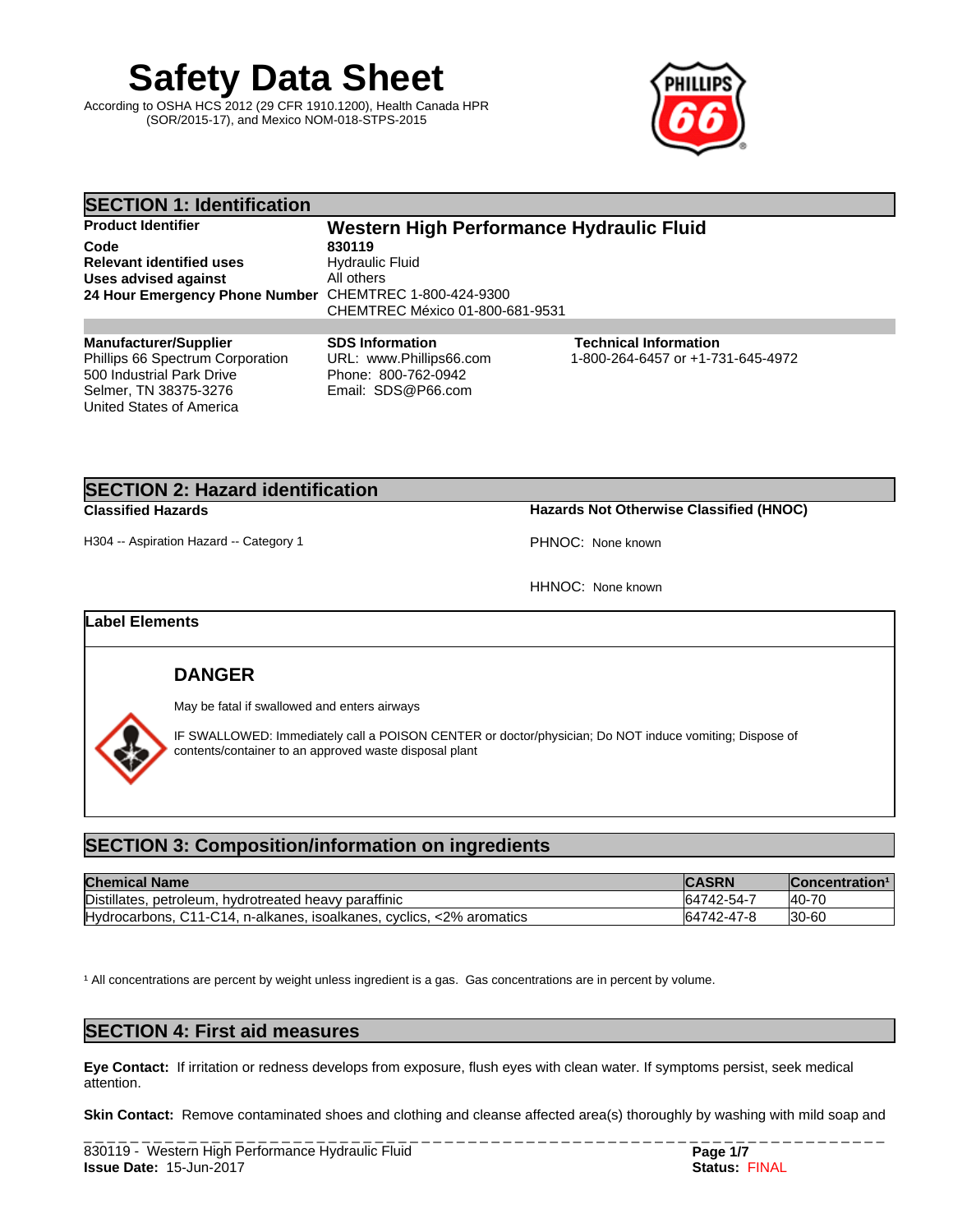water or a waterless hand cleaner. If irritation or redness develops and persists, seek medical attention. If product is injected into or under the skin, or into any part of the body, regardless of the appearance of the wound or its size, the individual should be evaluated immediately by a physician. (see Note to Physician)

\_ \_ \_ \_ \_ \_ \_ \_ \_ \_ \_ \_ \_ \_ \_ \_ \_ \_ \_ \_ \_ \_ \_ \_ \_ \_ \_ \_ \_ \_ \_ \_ \_ \_ \_ \_ \_ \_ \_ \_ \_ \_ \_ \_ \_ \_ \_ \_ \_ \_ \_ \_ \_ \_ \_ \_ \_ \_ \_ \_ \_ \_ \_ \_ \_ \_ \_ \_ \_

**Inhalation:** First aid is not normally required. If breathing difficulties develop, move victim away from source of exposure and into fresh air in a position comfortable for breathing. Seek immediate medical attention.

**Ingestion:** Aspiration hazard: Do not induce vomiting or give anything by mouth because this material can enter the lungs and cause severe lung damage. If victim is drowsy or unconscious and vomiting, place on the left side with the head down. If possible, do not leave victim unattended and observe closely for adequacy of breathing. Seek medical attention.

**Most important symptoms and effects, both acute and delayed:** While significant vapor concentrations are not likely, high concentrations can cause minor respiratory irritation, headache, drowsiness, dizziness, loss of coordination, disorientation and fatigue. Ingestion can cause irritation of the digestive tract, nausea, diarrhea, and vomiting. Prolonged or repeated contact may dry skin and cause irritation.

**Notes to Physician:**Acute aspirations of large amounts of oil-laden material may produce a serious aspiration pneumonia. Patients who aspirate these oils should be followed for the development of long-term sequelae. Inhalation exposure to oil mists below current workplace exposure limits is unlikely to cause pulmonary abnormalities. When using high-pressure equipment, injection of product under the skin can occur. In this case, the casualty should be sent immediately to the hospital. Do not wait for symptoms to develop. High-pressure hydrocarbon injection injuries may produce substantial necrosis of underlying tissue despite an innocuous appearing external wound. These injuries often require extensive emergency surgical debridement and all injuries should be evaluated by a specialist in order to assess the extent of injury. Early surgical treatment within the first few hours may significantly reduce the ultimate extent of injury.

## **SECTION 5: Firefighting measures**

## **NFPA 704 Hazard Class**

**Health:** 1 **Flammability:** 1 **Instability:** 0 0 0 0 (Minimal)

1 (Slight) 2 (Moderate) 3 (Serious) 4 (Severe)

**Extinguishing Media:** Dry chemical, carbon dioxide, foam, or water spray is recommended. Water or foam may cause frothing of materials heated above 212°F / 100°C. Carbon dioxide can displace oxygen. Use caution when applying carbon dioxide in confined spaces. Simultaneous use of foam and water on the same surface is to be avoided as water destroys the foam.

#### **Specific hazards arising from the chemical**

**Unusual Fire & Explosion Hazards:** This material may burn, butwill not ignite readily. If container is not properly cooled, it can rupture in the heat of a fire.

**Hazardous Combustion Products:** Combustion may yield smoke, carbon monoxide, and other products of incomplete combustion. Oxides of sulfur, nitrogen or phosphorus may also be formed.

**Special protective actions for fire-fighters:** For fires beyond the initial stage, emergency responders in the immediate hazard area should wear protective clothing. When the potential chemical hazard is unknown, in enclosed or confined spaces, a self contained breathing apparatus should be worn. In addition, wear other appropriate protective equipment as conditions warrant (see Section 8). Isolate the hazard area and deny entry to unnecessary and unprotected personnel. Stop spill/release if it can be done safely. Move undamaged containers from immediate hazard area if it can be done safely. Water spray may be useful in minimizing or dispersing vapors and to protect personnel. Cool equipment exposed to fire with water, if it can be done safely. Avoid spreading burning liquid with water used for cooling purposes.

#### **See Section 9 for Flammable Properties including Flash Point and Flammable (Explosive) Limits**

## **SECTION 6: Accidental release measures**

**Personal precautions, protective equipment and emergency procedures:** This material may burn, butwill not ignite readily. Keep all sources of ignition away from spill/release. Stay upwind and away from spill/release. Avoid direct contact with material. For large spillages, notify persons down wind of the spill/release, isolate immediate hazard area and keep unauthorized personnel out.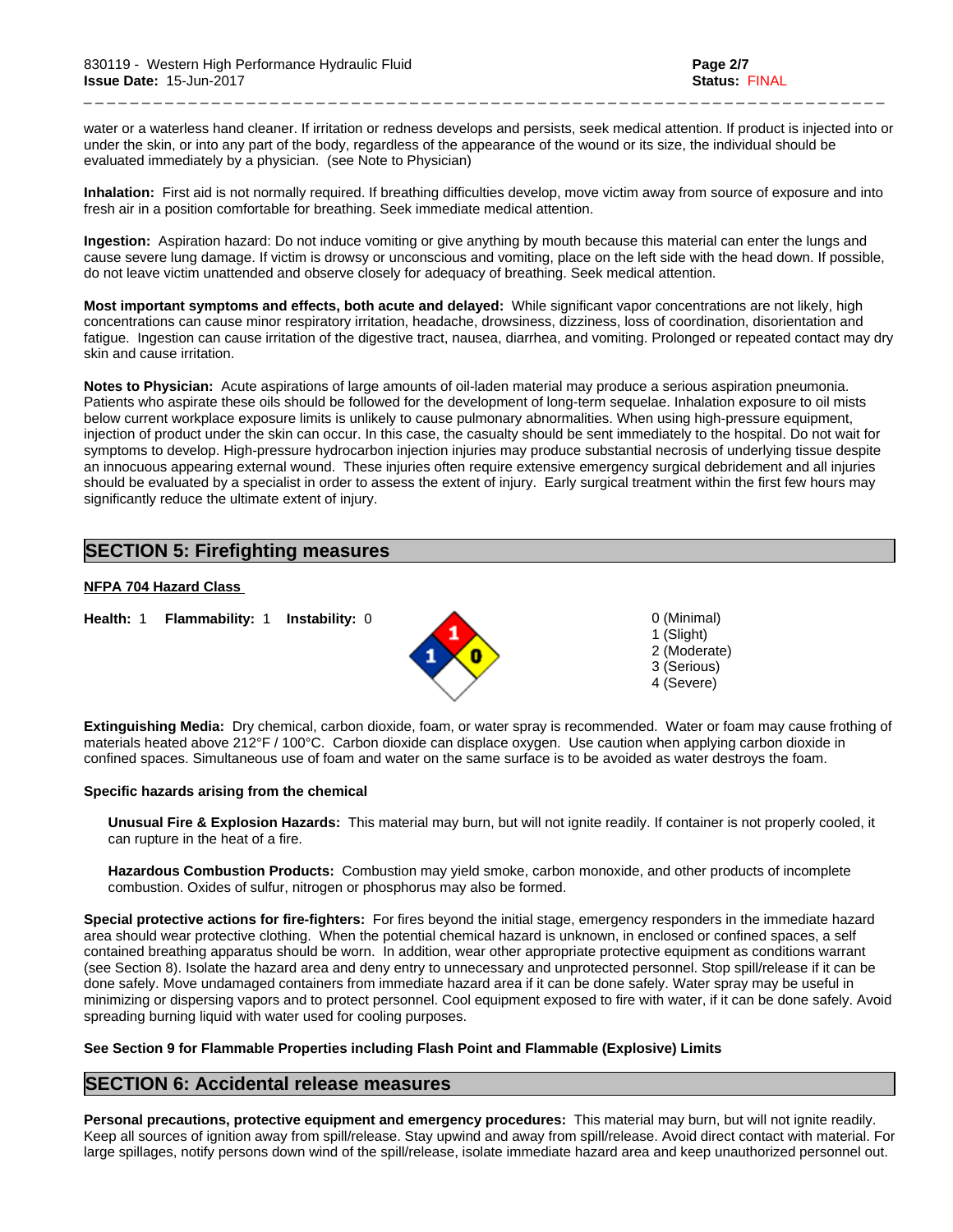Wear appropriate protective equipment, including respiratory protection, as conditions warrant (see Section 8). See Sections 2 and 7 for additional information on hazards and precautionary measures.

\_ \_ \_ \_ \_ \_ \_ \_ \_ \_ \_ \_ \_ \_ \_ \_ \_ \_ \_ \_ \_ \_ \_ \_ \_ \_ \_ \_ \_ \_ \_ \_ \_ \_ \_ \_ \_ \_ \_ \_ \_ \_ \_ \_ \_ \_ \_ \_ \_ \_ \_ \_ \_ \_ \_ \_ \_ \_ \_ \_ \_ \_ \_ \_ \_ \_ \_ \_ \_

**Environmental Precautions:** Stop and contain spill/release if it can be done safely. Prevent spilled material from entering sewers, storm drains, other unauthorized drainage systems, and natural waterways. Use water sparingly to minimize environmental contamination and reduce disposal requirements. If spill occurs on water notify appropriate authorities and advise shipping of any hazard. Spills into or upon navigable waters, the contiguous zone, or adjoining shorelines that cause a sheen or discoloration on the surface of the water, may require notification of the National Response Center (phone number 800-424-8802).

**Methods and material for containment and cleaning up:** Notify relevant authorities in accordance with all applicable regulations. Immediate cleanup of any spill is recommended. Dike far ahead of spill for later recovery or disposal. Absorb spill with inert material such as sand or vermiculite, and place in suitable container for disposal. If spilled on water remove with appropriate methods (e.g. skimming, booms or absorbents). In case of soil contamination, remove contaminated soil for remediation or disposal, in accordance with local regulations.

Recommended measures are based on the most likely spillage scenarios for this material; however local conditions and regulations may influence or limit the choice of appropriate actions to be taken. See Section 13 for information on appropriate disposal.

## **SECTION 7: Handling and storage**

**Precautions for safe handling:** Keep away from flames and hot surfaces. Wash thoroughly after handling. Use good personal hygiene practices and wear appropriate personal protective equipment (see section 8). Spills will produce very slippery surfaces. High pressure injection of hydrocarbon fuels, hydraulic oils or greases under the skin may have serious consequences even though no symptoms or injury may be apparent. This can happen accidentally when using high pressure equipment such as high pressure grease guns, fuel injection apparatus or from pinhole leaks in tubing of high pressure hydraulic oil equipment.

Do not enter confined spaces such as tanks or pits without following proper entry procedures such as ASTM D-4276 and 29CFR 1910.146. Do not wear contaminated clothing or shoes.

**Conditions for safe storage:**Keep container(s) tightly closed and properly labeled. Use and store this material in cool, dry, well-ventilated area away from heat and all sources of ignition. Store only in approved containers. Keep away from any incompatible material (see Section 10). Protect container(s) against physical damage.

"Empty" containers retain residue and may be dangerous. Do not pressurize, cut, weld, braze, solder, drill, grind, or expose such containers to heat, flame, sparks, or other sources of ignition. They may explode and cause injury or death."Empty" drums should be completely drained, properly bunged, and promptly shipped to the supplier or a drum reconditioner. All containers should be disposed of in an environmentally safe manner and in accordance with governmental regulations. Before working on or in tanks which contain or have contained this material, refer to OSHA regulations, ANSI Z49.1, and other references pertaining to cleaning, repairing, welding, or other contemplated operations.

## **SECTION 8: Exposure controls/personal protection**

| <b>Chemical Name</b>    | <b>ACGIH</b>               | <b>OSHA</b>            | <b>Mexico</b>        | <b>Phillips 66</b>     |
|-------------------------|----------------------------|------------------------|----------------------|------------------------|
| Distillates, petroleum, | TWA: $5mg/m3$              | $\qquad \qquad \cdots$ | $\sim$ $\sim$        | $--$                   |
| hydrotreated heavy      | STEL: $10 \text{ mg/m}^3$  |                        |                      |                        |
| baraffinic              | as Oil Mist, if Generated  |                        |                      |                        |
| Hydrocarbons, C11-C14,  | TWA: 200 mg/m <sup>3</sup> | $\cdots$               | $\sim$ $\sim$ $\sim$ | $\qquad \qquad \cdots$ |
| In-alkanes, isoalkanes, | <b>Skin</b>                |                        |                      |                        |
| cyclics, <2% aromatics  |                            |                        |                      |                        |

#### Note: State, local or other agencies or advisory groups may have established more stringent limits. Consult an industrial **hygienist or similar professional, or your local agencies, for further information.**

**Engineering controls:** Ifcurrent ventilation practices are not adequate to maintain airborne concentrations below the established exposure limits, additional engineering controls may be required.

Eye/Face Protection: The use of eye/face protection is not normally required; however, good industrial hygiene practice suggests the use of eye protection that meets or exceeds ANSI Z.87.1 whenever working with chemicals.

**Skin/Hand Protection:** The use of skin protection is not normally required; however, good industrial hygiene practice suggests the use of gloves or other appropriate skin protection whenever working with chemicals. Suggested protective materials: Nitrile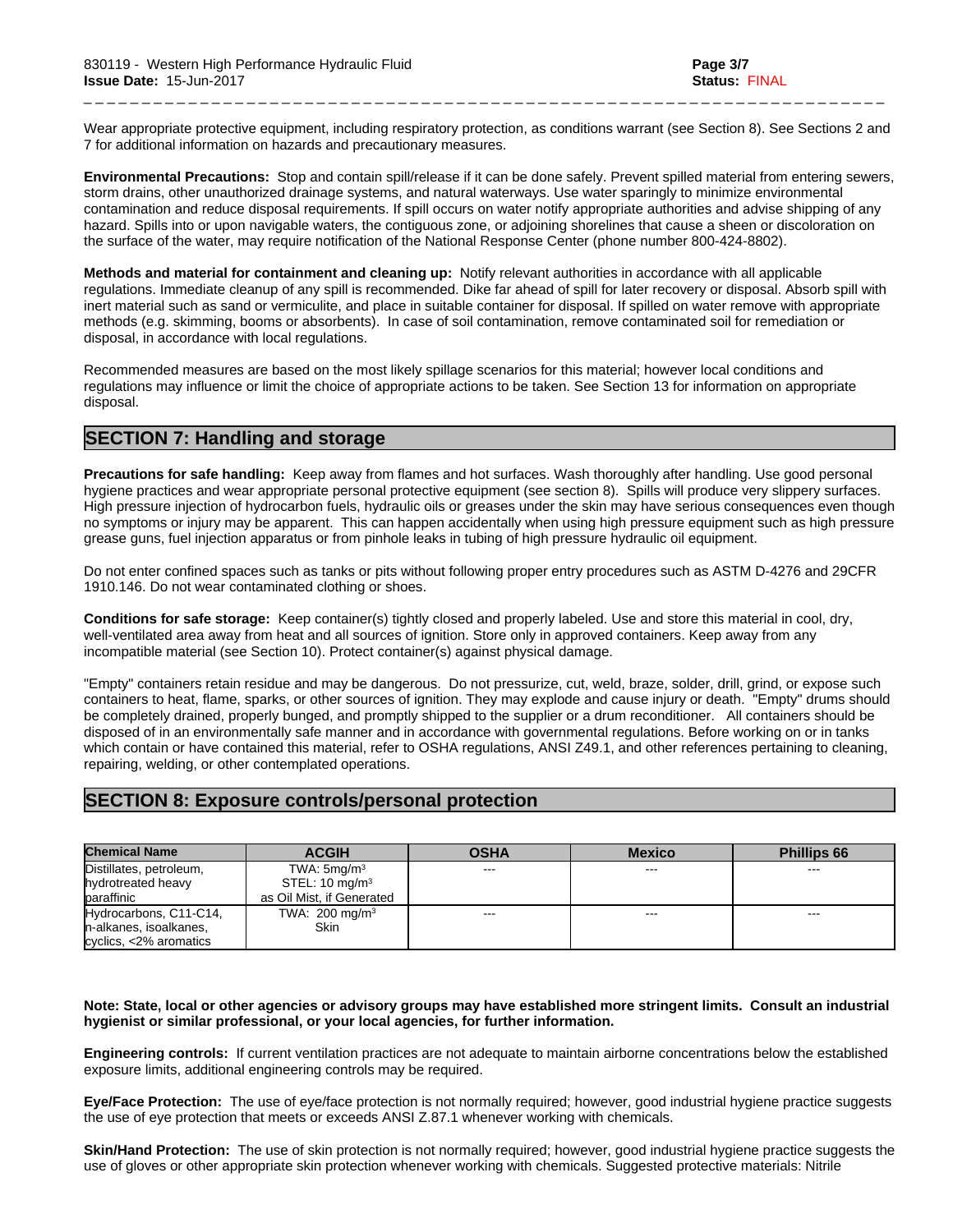**Respiratory Protection:** Where there is potential for airborne exposure above the exposure limit a NIOSH certified air purifying respirator equipped with organic vapor cartridges/canisters with R or P95 filters may be used.

\_ \_ \_ \_ \_ \_ \_ \_ \_ \_ \_ \_ \_ \_ \_ \_ \_ \_ \_ \_ \_ \_ \_ \_ \_ \_ \_ \_ \_ \_ \_ \_ \_ \_ \_ \_ \_ \_ \_ \_ \_ \_ \_ \_ \_ \_ \_ \_ \_ \_ \_ \_ \_ \_ \_ \_ \_ \_ \_ \_ \_ \_ \_ \_ \_ \_ \_ \_ \_

A respiratory protection program that meets or is equivalent to OSHA 29 CFR 1910.134 and ANSI Z88.2 should be followed whenever workplace conditions warrant a respirator's use. Air purifying respirators provide limited protection and cannot be used in atmospheres that exceed the maximum use concentration (as directed by regulation or the manufacturer's instructions), in oxygen deficient (less than 19.5 percent oxygen) situations, or under conditions that are immediately dangerous to life and health (IDLH).

Suggestions provided in this section for exposure control and specific types of protective equipment are based on readily available information. Users should consult with the specific manufacturer to confirm the performance of their protective **equipment. Specific situations may require consultation with industrial hygiene, safety, or engineering professionals.**

## **SECTION 9: Physical and chemical properties**

 **Note:** Unless otherwise stated, values are determined at 20°C (68°F) and 760 mm Hg (1 atm). Data represent typical values and are not intended to be specifications.

**Appearance:** Amber, Blue **Flash Point:** 300 °F / 149 °C **Odor:** Mild Petroleum **Initial Boiling Point/Range:** No data **Odor Threshold:** No data **Vapor Pressure:** <0.01 mm Hg **Vapor Density (air=1):** >1 **Melting/Freezing Point:** No data **Upper Explosive Limits (vol% in air):** No data **Auto-ignition Temperature:** No data **Lower Explosive Limits (vol% in air):** No data **Decomposition Temperature:** No data **Particle Size:** Not applicable **Bulk Density:** 6.99 lbs/gal **Percent Volatile:** No data **Viscosity:** 9-11 cSt @ 40°C **Flammability (solid, gas):** Not applicable **Solubility in Water:** Insoluble

**Physical Form:** Liquid **Test Method:** Pensky-Martens Closed Cup (PMCC), ASTM D93, EPA 1010 **pH:** Not applicable **Partition Coefficient (n-octanol/water) (Kow):** No data **Evaporation Rate (nBuAc=1):** No data **Specific Gravity (water=1):** 0.848 @ 60ºF (15.6ºC)

## **SECTION 10: Stability and reactivity**

**Reactivity:** Not chemically reactive.

**Chemical stability:** Stable under normal ambient and anticipated conditions of use.

**Possibility of hazardous reactions:** Hazardous reactions not anticipated.

**Conditions to avoid:** Extended exposure to high temperatures can cause decomposition. Avoid all possible sources of ignition.

**Incompatible materials:** Avoid contact with strong oxidizing agents and strong reducing agents.

**Hazardous decomposition products:** Not anticipated under normal conditions of use.

## **SECTION 11: Toxicological information**

#### **Information on Toxicological Effects**

| <b>Acute Toxicity</b> | <b>Hazard</b>          | Additional Information | LC50/LD50 Data            |
|-----------------------|------------------------|------------------------|---------------------------|
|                       |                        |                        |                           |
| <b>Inhalation</b>     | Unlikely to be harmful |                        | >5 mg/L (mist, estimated) |
|                       |                        |                        |                           |
| Dermal                | Unlikely to be harmful |                        | > 2 g/kg (estimated)      |
|                       |                        |                        |                           |
| Oral                  | Unlikely to be harmful |                        | > 5 g/kg (estimated)      |
|                       |                        |                        |                           |

**Aspiration Hazard:** May be fatal if swallowed and enters airways

**Skin Corrosion/Irritation:** Not expected to be irritating. Repeated exposure may cause skin dryness or cracking.

**Serious Eye Damage/Irritation:** Not expected to be irritating.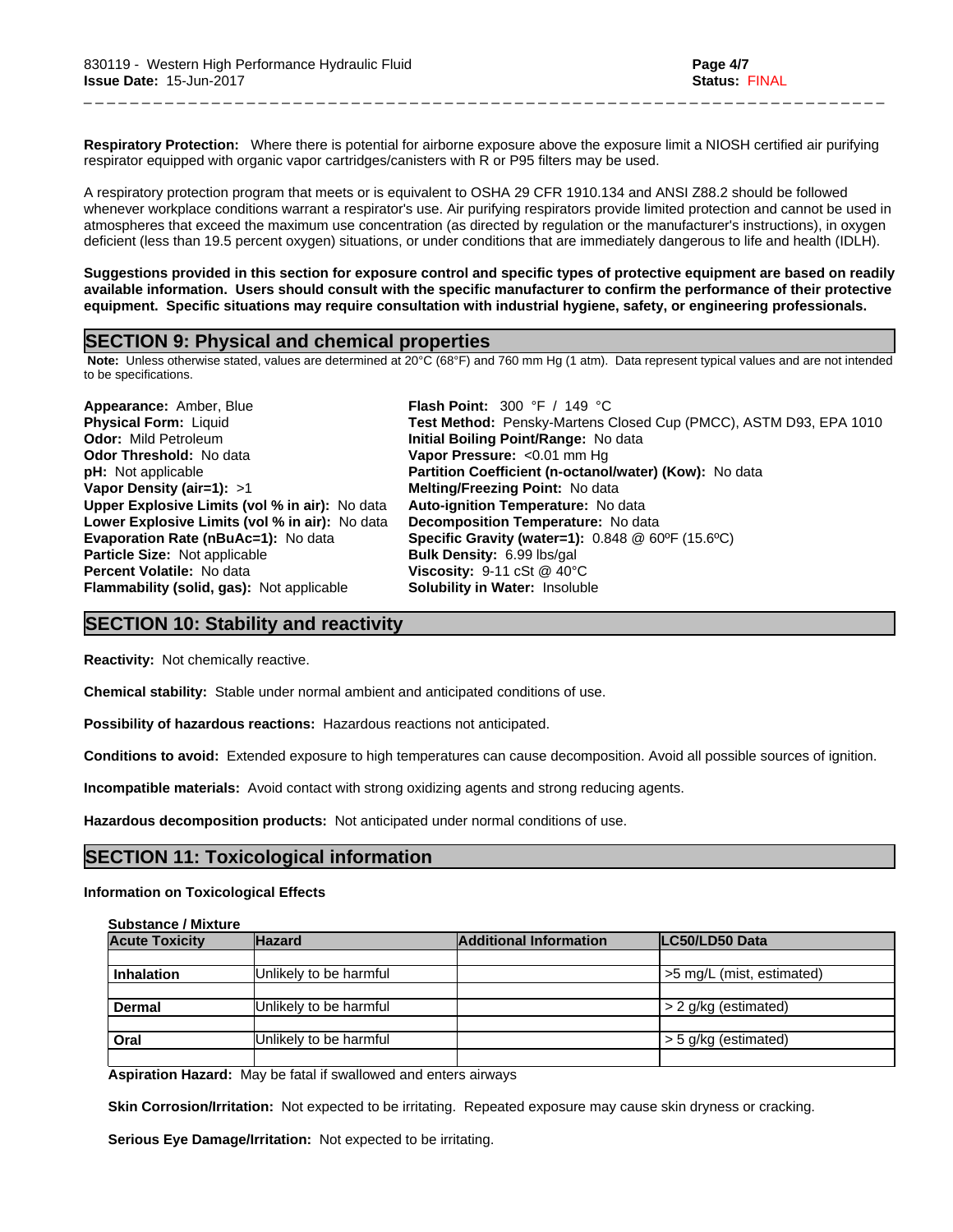**Skin Sensitization:** Not expected to be a skin sensitizer.

**Respiratory Sensitization:** No information available.

**Specific Target Organ Toxicity (Single Exposure):** Not expected to cause organ effects from single exposure.

**Specific Target Organ Toxicity (Repeated Exposure):** Not expected to cause organ effects from repeated exposure.

\_ \_ \_ \_ \_ \_ \_ \_ \_ \_ \_ \_ \_ \_ \_ \_ \_ \_ \_ \_ \_ \_ \_ \_ \_ \_ \_ \_ \_ \_ \_ \_ \_ \_ \_ \_ \_ \_ \_ \_ \_ \_ \_ \_ \_ \_ \_ \_ \_ \_ \_ \_ \_ \_ \_ \_ \_ \_ \_ \_ \_ \_ \_ \_ \_ \_ \_ \_ \_

**Carcinogenicity:** Not expected to cause cancer.

**Germ Cell Mutagenicity:** Not expected to cause heritable genetic effects.

**Reproductive Toxicity:** Not expected to cause reproductive toxicity.

### **Information on Toxicological Effects of Components**

#### **Distillates, petroleum, hydrotreated heavy paraffinic**

*Carcinogenicity:* This oil has been highly refined by a variety of processes to reduce aromatics and improve performance characteristics. It meets the IP-346 criteria of less than 3 percent PAH's and isnot considered a carcinogen by the International Agency for Research on Cancer.

## **SECTION 12: Ecological information**

## **GHS Classification: No classified hazards**

**Toxicity:** All acute aquatic toxicity studies on samples of lubricant base oils show acute toxicity values greater than 100 mg/L for invertebrates, algae and fish. These tests were carried out on water accommodated fractions and the results are consistent with the predicted aquatic toxicity of these substances based on their hydrocarbon compositions.

**Persistence and Degradability:** The hydrocarbons in this material are not readily biodegradable, but since they can be degraded by microorganisms, they are regarded as inherently biodegradable.

**Bioaccumulative Potential:** Log Kow values measured for the hydrocarbon components of this material are greater than 5.3, and therefore regarded as having the potential to bioaccumulate. In practice, metabolic processes may reduce bioconcentration.

**Mobility in Soil:** Volatilization to air is not expected to be a significant fate process due to the low vapor pressure of this material. In water, base oils will float and spread over the surface at a rate dependent upon viscosity. There will be significant removal of hydrocarbons from the water by sediment adsorption. In soil and sediment, hydrocarbon components will show low mobility with adsorption to sediments being the predominant physical process. The main fate process is expected to be slow biodegradation of the hydrocarbon constituents in soil and sediment.

**Other adverse effects:** None anticipated.

## **SECTION 13: Disposal considerations**

The generator of a waste is always responsible for making proper hazardous waste determinations and needs to consider state and local requirements in addition to federal regulations. This material, if discarded as produced, would not be a federally regulated RCRA "listed" hazardous waste and is not believed to exhibit characteristics of hazardous waste. See Sections 7 and 8 for information on handling, storage and personal protection and Section 9 for physical/chemical properties. It is possible that the material as produced contains constituents which are not required to be listed in the SDS but could affect the hazardous waste determination. Additionally, use which results in chemical or physical change of this material could subject it to regulation as a hazardous waste.This material under most intended uses would become "Used Oil" due to contamination by physical or chemical impurities. Whenever possible, Recycle used oil in accordance with applicable federal and state or local regulations. Container contents should be completely used and containers should be emptied prior to discard.

## **SECTION 14: Transport information**

**U.S. Department of Transportation (DOT)**

**UN Number:** Not regulated **UN proper shipping name:** None **Transport hazard class(es):** None **Packing Group:** None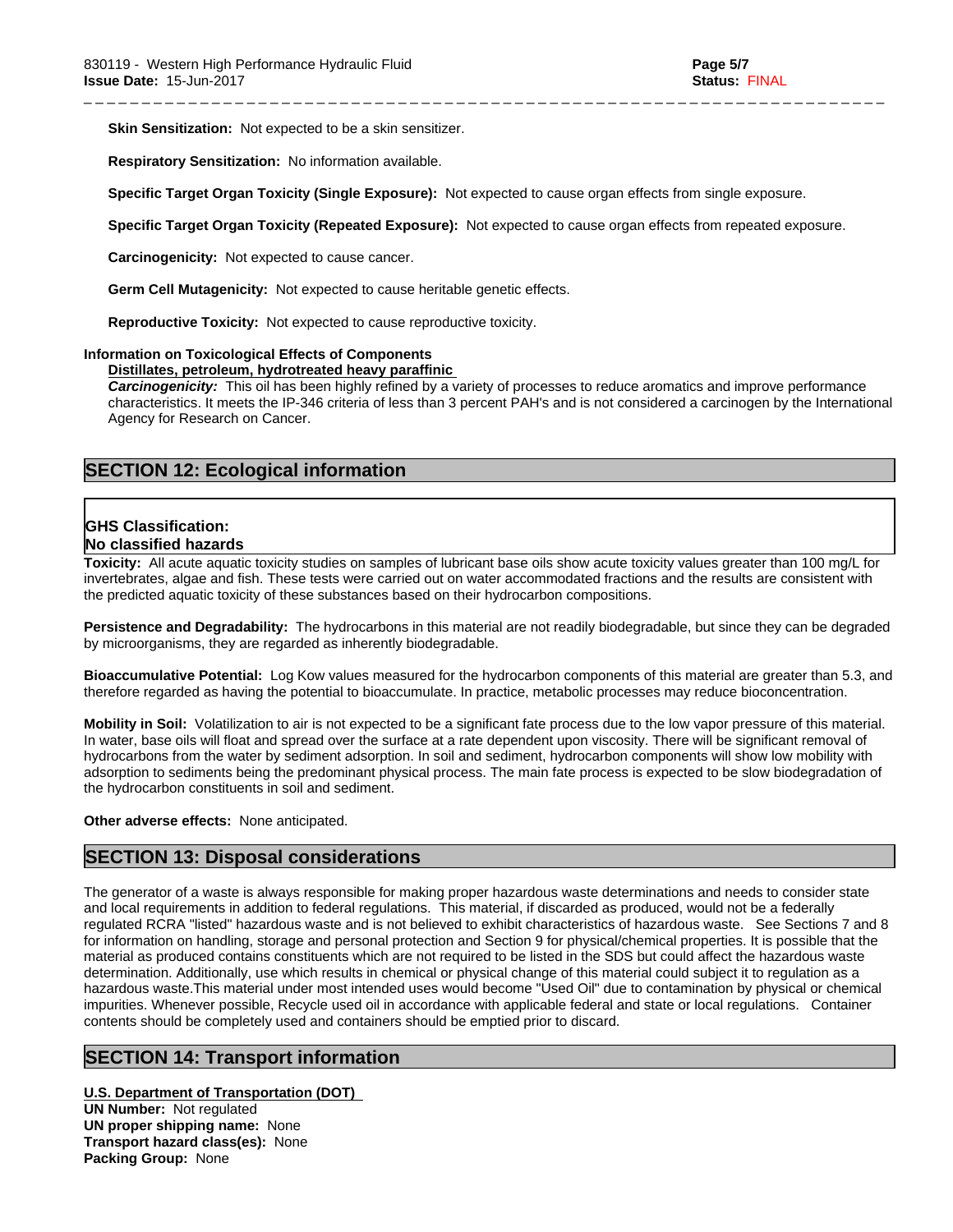**Environmental Hazards:** This product does not meet the DOT/UN/IMDG/IMO criteria of a marine pollutant

**Special precautions for user:** If shipped by land in a packaging having a capacity of 3,500 gallons or more, the provisions of 49 CFR, Part 130 apply. (Contains oil)

\_ \_ \_ \_ \_ \_ \_ \_ \_ \_ \_ \_ \_ \_ \_ \_ \_ \_ \_ \_ \_ \_ \_ \_ \_ \_ \_ \_ \_ \_ \_ \_ \_ \_ \_ \_ \_ \_ \_ \_ \_ \_ \_ \_ \_ \_ \_ \_ \_ \_ \_ \_ \_ \_ \_ \_ \_ \_ \_ \_ \_ \_ \_ \_ \_ \_ \_ \_ \_

**Transport in bulk according to Annex II of MARPOL 73/78 and the IBC Code:** Not applicable

## **SECTION 15: Regulatory information**

#### **CERCLA/SARA - Section 302 Extremely Hazardous Substances and TPQs (in pounds)**

This material does not contain any chemicals subject to the reporting requirements of SARA 302 and 40 CFR 372.

#### **CERCLA/SARA - Section 311/312 (Title III Hazard Categories)**

US EPA has published a final rule aligning hazardous chemical reporting under sections 311 and 312 of the Emergency Planning and Community Right-to-Know Act (EPCRA) with OSHA HCS. See Section 2 for hazard classifications under EPCRA.

#### **CERCLA/SARA - Section 313 and 40 CFR 372**

This material does not contain any chemicals subject to the reporting requirements of SARA 313 and 40 CFR 372.

#### **EPA (CERCLA) Reportable Quantity (in pounds)**

This material does not contain any chemicals with CERCLA Reportable Quantities.

#### **California Proposition 65**

This material does not contain any chemicals which are known to the State of California to cause cancer, birth defects or other reproductive harm at concentrations that trigger the warning requirements of California Proposition 65.

#### **International Inventories**

All components are either listed on the US TSCA Inventory, or are not regulated under TSCA. All components are either on the DSL, or are exempt from DSL listing requirements.

## **SECTION 16: Other information**

| <b>Issue Date:</b> | <b>Previous Issue Date:</b> | <b>ISDS Number</b> | <b>Status:</b> |
|--------------------|-----------------------------|--------------------|----------------|
| 15-Jun-2017        | 11-Sep-2015                 | 830119             | <b>FINAL</b>   |

#### **Revised Sections or Basis for Revision:**

Identified Hazards (Section 2); Composition (Section 3); Format change

### **Legend (pursuant to NOM-018-STPS-2015):**

Legend (pursuant to NOM-018-STPS-2015): The information within is considered correct but is not exhaustive and will be used for guidance only, which is based on the current knowledge of the substance or mixture and is applicable to the appropriate safety precautions for the product.

#### **Precautionary Statements:**

P301 + P310 - IF SWALLOWED: Immediately call a POISON CENTER or doctor/physician

P331 - Do NOT induce vomiting

P501 - Dispose of contents/ container to an approved waste disposal plant

#### **Guide to Abbreviations:**

ACGIH = American Conference of Governmental Industrial Hygienists; CASRN = Chemical Abstracts Service Registry Number; CEILING = Ceiling Limit (15 minutes); CERCLA = The Comprehensive Environmental Response, Compensation, and Liability Act; EPA = Environmental Protection Agency; GHS = Globally Harmonized System; HPR = Hazardous Products Regulations; IARC = International Agency for Research on Cancer; INSHT = National Institute for Health and Safety at Work; IOPC = International Oil Pollution Compensation; LEL = Lower Explosive Limit; NE = Not Established; NFPA = National Fire Protection Association; NTP = National Toxicology Program; OSHA = Occupational Safety and Health Administration; PEL = Permissible Exposure Limit (OSHA); SARA = Superfund Amendments and Reauthorization Act; STEL = Short Term Exposure Limit (15 minutes); TLV = Threshold Limit Value (ACGIH); TWA = Time Weighted Average (8 hours); UEL = Upper Explosive Limit; WHMIS = Worker Hazardous Materials Information System (Canada)

#### **Disclaimer of Expressed and implied Warranties:**

The information presented in this Safety Data Sheet is based on data believed to be accurate as of the date this Safety Data Sheet was prepared. HOWEVER, NO WARRANTY OF MERCHANTABILITY, FITNESS FOR ANY PARTICULAR PURPOSE, OR ANY OTHER WARRANTY IS EXPRESSED OR IS TO BE IMPLIED REGARDING THE ACCURACY OR COMPLETENESS OF THE INFORMATION PROVIDED ABOVE, THE RESULTS TO BE OBTAINED FROM THE USE OF THIS INFORMATION OR THE PRODUCT, THE SAFETY OF THIS PRODUCT, OR THE HAZARDS RELATED TO ITS USE. No responsibility is assumed for any damage or injury resulting from abnormal use or from any failure to